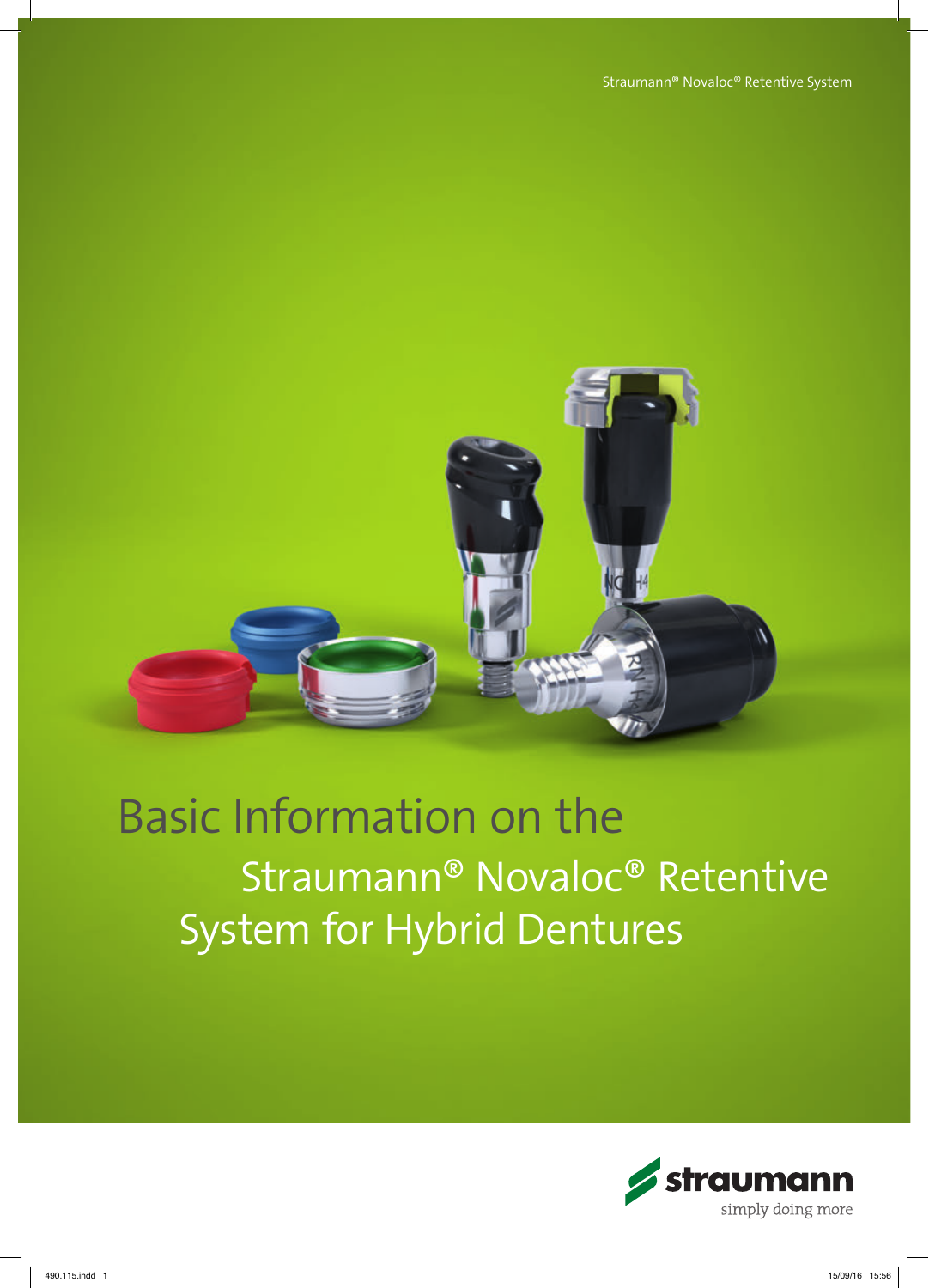### **Contents**

| 1. The Novaloc® Retentive System for hybrid dentures                              |   |
|-----------------------------------------------------------------------------------|---|
| 1.1 Straumann® Novaloc® Retentive System at a glance                              |   |
| 2. Creating a new overdenture with the Novaloc <sup>®</sup> Retentive System      |   |
| 2.1 Procedure in the dental office                                                |   |
| 2.2 Procedure in the dental lab                                                   | 3 |
| 2.3 Procedure in the dental office                                                | 5 |
| 3. Using the Novaloc <sup>®</sup> Tools                                           | 6 |
| 3.1 Novaloc <sup>®</sup> Matrix Housing Extractor                                 | 6 |
| 3.2 Novaloc® Demounting Tool for Mounting Inserts and Model Analog Reposition Aid | 6 |
| 3.3 Novaloc <sup>®</sup> Mounting and Demounting Tool for Retention Inserts       |   |
| 4. Special featured Novaloc <sup>®</sup> Components                               | 8 |
| 5. Product reference list                                                         | 9 |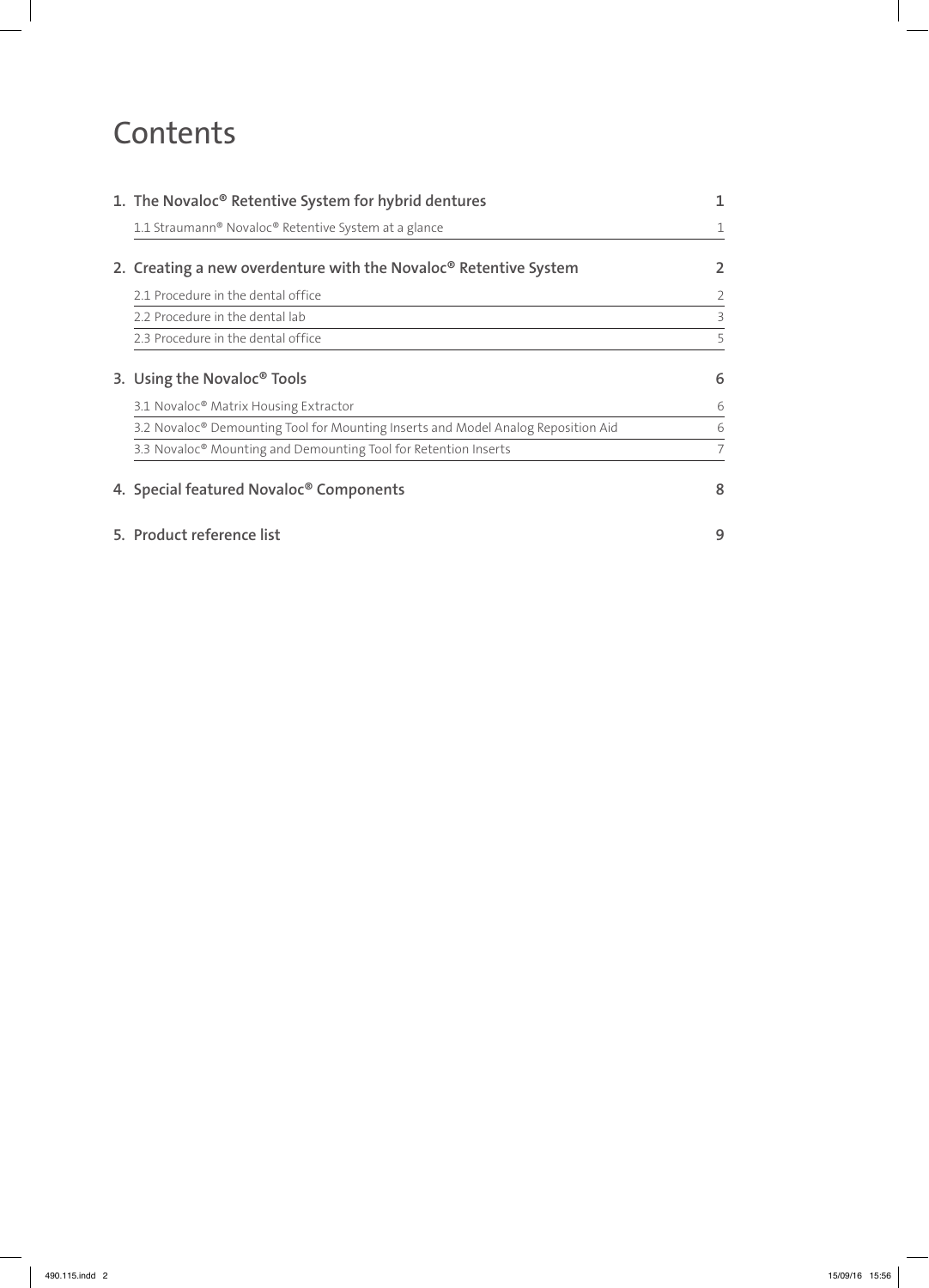### 1. The Novaloc® Retentive System for hybrid dentures

The Straumann® Novaloc® Retentive System for hybrid dentures offers an innovative carbon-based abutment coating (ADLC<sup>1</sup>) with an excellent wear resistance, overcoming up to 60° implant divergence. Both the straight and 15° angled abutments are available in various abutment heights, covering a broad range of clinical implant situations. Together with its durable PEEK<sup>2</sup> matrices, the Novaloc® Retentive System provides a unique and long-lasting attachment performance.

#### 1.1 Straumann® Novaloc® Retentive System at a glance

- $\mathbf{D}$  PEEK<sup>2</sup> matrix inserts offering excellent chemical and physical properties
	- ‒ Matrix accommodates up to 40° prosthetic divergence between two abutments
	- 6 retention strengths offer optimal adjustment of the denture retention
	- ‒ Matrix Housing available in titanium, or color-neutral PEEK2 for a more aesthetic outcome
- 2 Carbon-based abutment coating (ADLC<sup>1</sup>) offering a smooth surface and ultimate hardness  $\rightarrow$  for excellent wear resistance
- **3** Compatible to the standard SCS Screw-driver  $\rightarrow$  self-retaining system preventing aspiration  $\rightarrow$  Small stud hole prevents food accumulation
- 4 Compatible to the standard SCS Screwdriver  $\rightarrow$  self-retaining system preventing aspiration
- Available in 6 abutment heights: 1 to 6 mm 5
- Available in 5 abutment heights: 2 to 6 mm 6
- ‒ Laser-marked abutment height and implant platform 7
	- Rely on the original implant-abutment connection  $\rightarrow$  Perfectly matching components
		- $\rightarrow$  Excellent service and support



Novaloc® Abutment, straight Novaloc® Abutment, 15° angled°

1 Amorphous Diamond-Like Carbon

2 Polyether ether ketone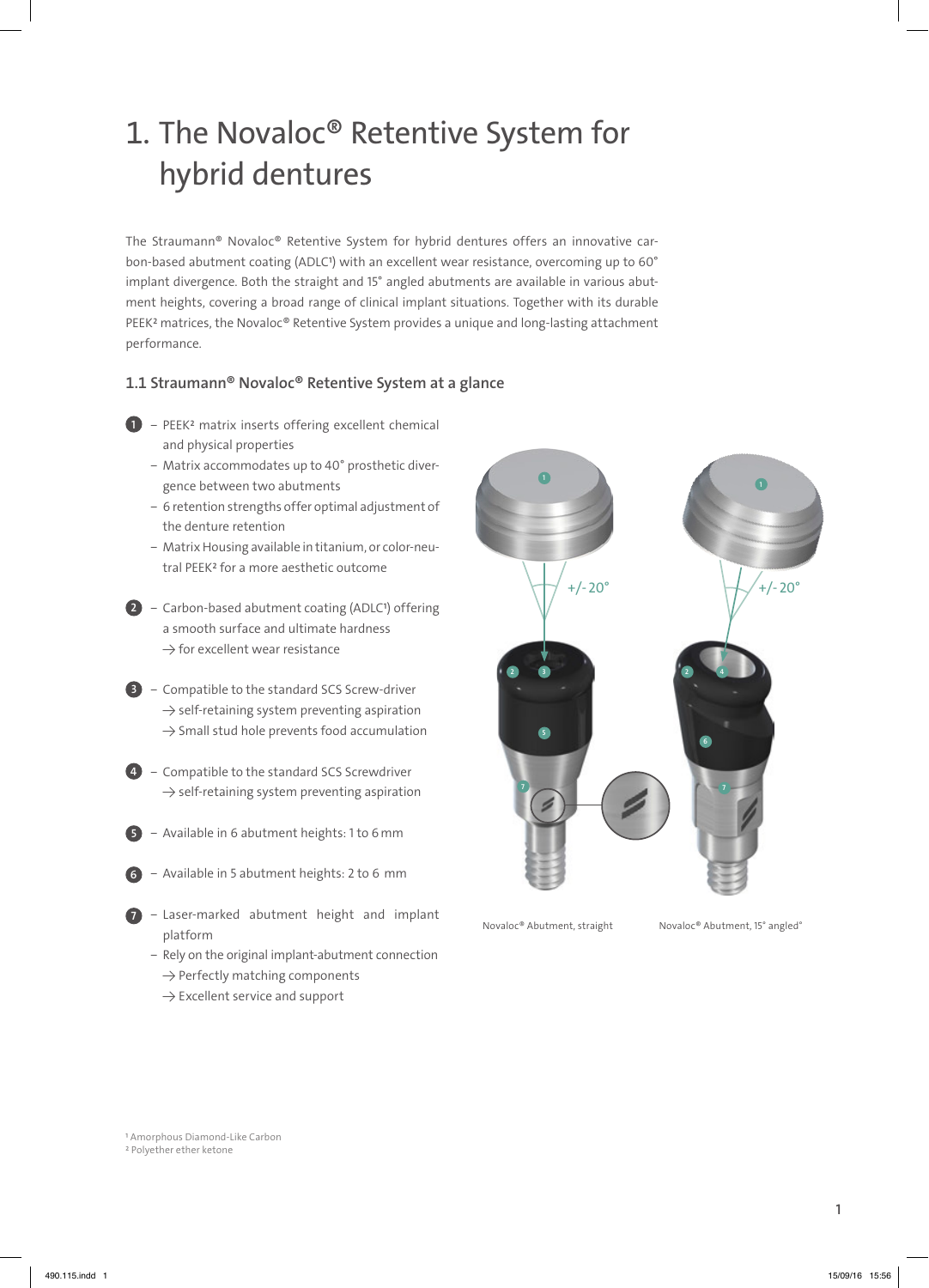### 2. Creating a new overdenture with the Novaloc® Retentive System

#### 2.1 Procedure in the dental office

#### 2.1.1 Selecting Novaloc® Abutment height



#### Step 1 – Selecting the abutment

- Ensure that the implant shoulder is not covered by hard or soft tissue
- Determine the appropriate abutment height by counting the marks on the Novaloc® Plan Abutments.



#### Step 2 – Inserting the Abutment

- Screw the Novaloc® Abutment tightly by hand into the implant using the Straumann® Screwdriver.
- ѹ Torque the abutment to 35Ncm using the Ratchet, the Torque Control Device and the SCS Screwdriver.



#### Step 3 – Sealing the screw channel of the Novaloc® Angled Abutment

ѹ Use Teflon and composite in order to seal the screw channel of the Novaloc® Angled Abutment. Ensure that the composite is planar to the abutment.

#### Note:

A uniform horizontal height of all Novaloc® Abutments makes it easier for the patient to insert the prosthesis.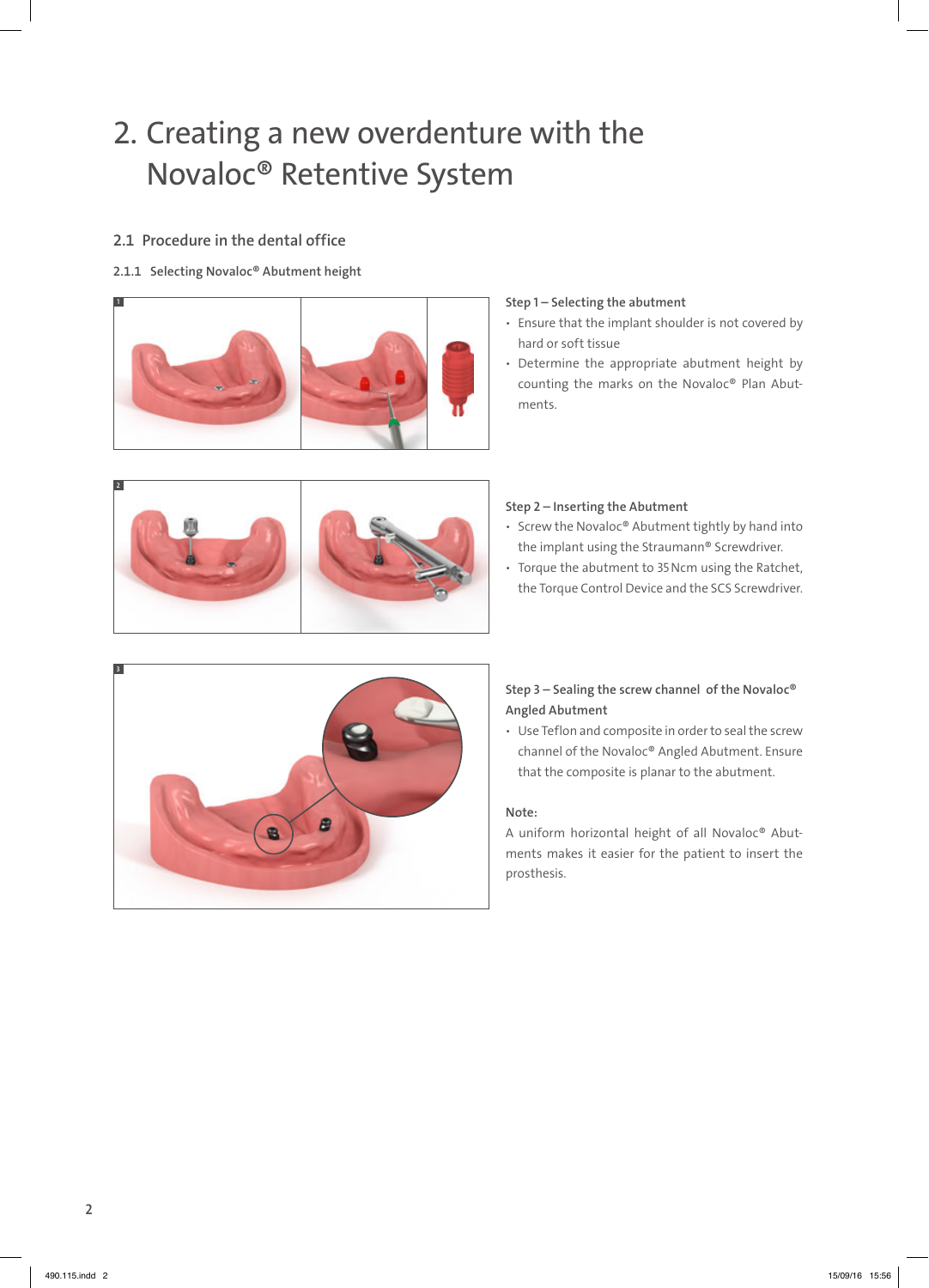#### 2.1.2 Impression taking – abutment-level



### Step 1 – Placing the Novaloc® Forming/Fixing Matrix

• Place the Forming/Fixing Matrix on the Novaloc® Abutment.



#### Step 2 – Impression taking

- ѹ Use the mucodynamic technique for impression taking (vinyl polysiloxane or polyether rubber).
- Send the impression to the dental lab.

#### 2.2 Procedure in the dental lab

#### 2.2.1 Master cast – abutment-level impression



#### Step 1 – Inserting the Novaloc® Model Analog

• Insert the Novaloc® Model Analogs into the Novaloc® Forming/Fixing Matrix (see chapter 3 Using the Novaloc® Tools).



#### Step 2 – Fabricating the master cast

• Pour a master model using standard methods and type-4 dental stone (DIN 6873).

#### Note:

The master model can also be created with an implant-level impression.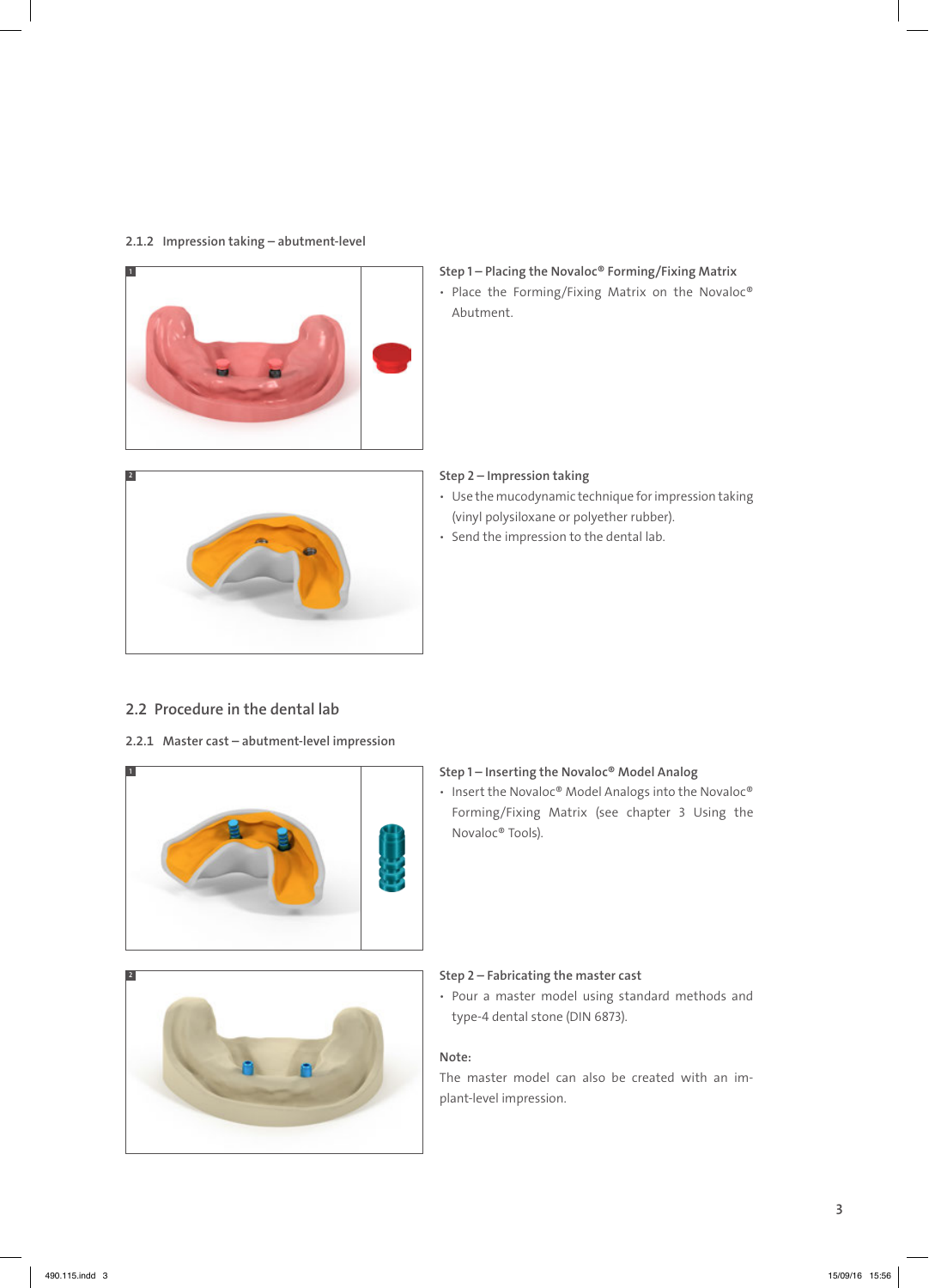#### 2.2.2 Finalizing the new Novaloc® overdenture



Step 1 – Placing the Novaloc® Mounting Collar and Matrix Housing

- Place white Mounting collars on all Novaloc® Model Analogs.
- Place the Matrix Housing incl. preassembled Mounting Insert onto the Novaloc® Abutments.

#### Note:

For a chair-side polymerization of the Novaloc® Matrix Housing use the Novaloc® Processing Spacer to create the space needed.



#### Step 2 – Processing the overdenture

- ѹ Process the overdenture according to standard procedures.
- The dental lab will return the finalized Novaloc® overdenture to the dental office including the Mounting Inserts in place.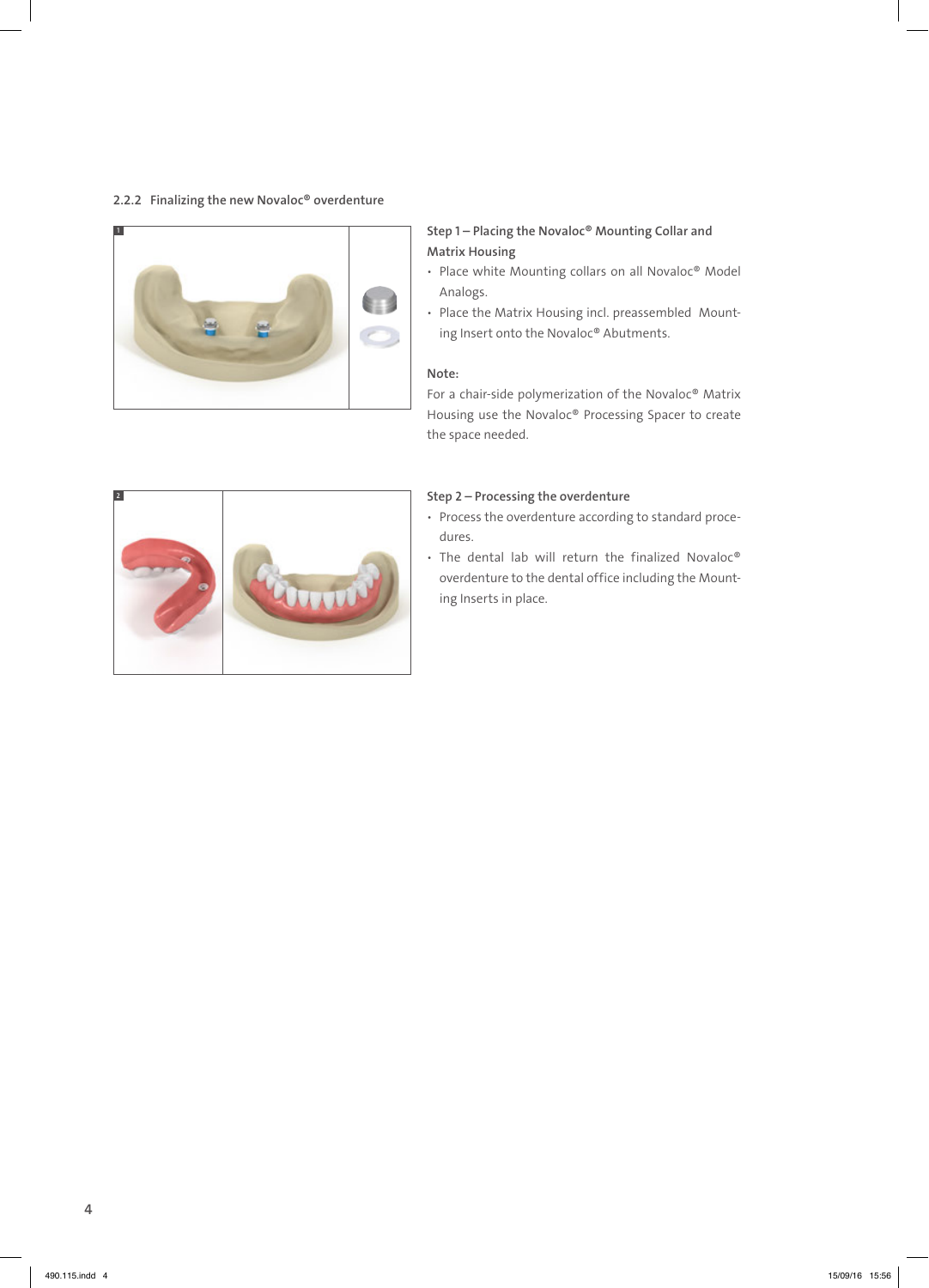#### 2.3 Procedure in the dental office

#### 2.3.1 Seating the new Novaloc<sup>®</sup> overdenture



- Step 1 Removing the Novaloc® Mounting Insert
- Remove all Mounting Inserts from the Matrix Housing using the Demounting Tool for Mounting Inserts (blue) (see chapter 3 Using the Novaloc® Tools).



#### Step 2 – Selecting and inserting the Novaloc® Retention Inserts

- Select the appropriate Novaloc® Retention Insert (see chapter 4 Special featured Novaloc® components).
- Insert the Novaloc® Retention Inserts to the Matrix Housing using the Mounting and Demounting Tool for Retention Inserts (brown) (see chapter 3 Using the Novaloc® Tools).



#### Step 3 – Seating the finished overdenture

ѹ Seat the finished overdenture and check the occlusion.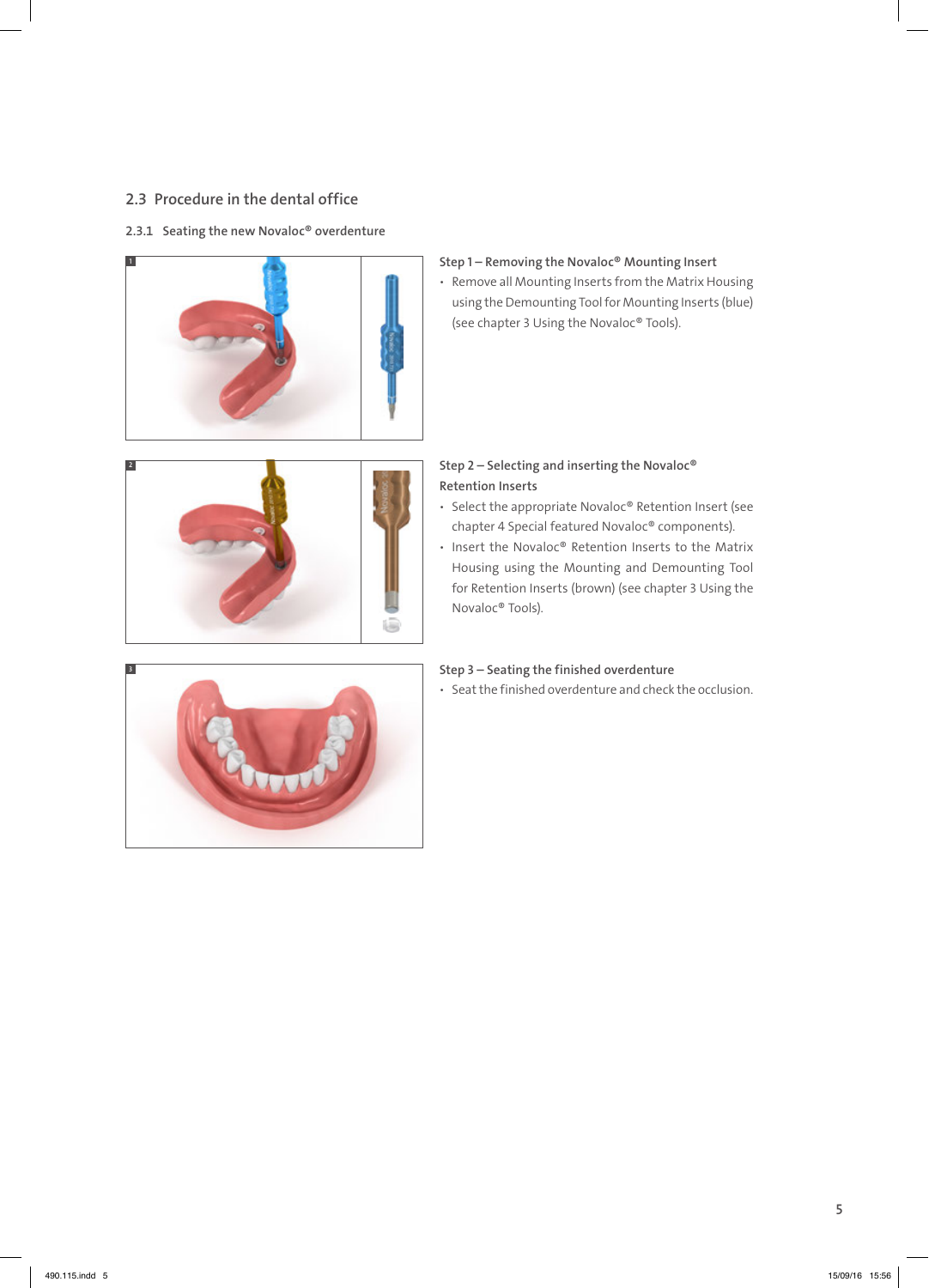### 3. Using the Novaloc® Tools

#### 3.1 Novaloc® Matrix Housing Extractor (Fig. 1)

Removing the Novaloc® Matrix Housing from an overdenture

- 1. Heat the Novaloc® Matrix Housing Extractor head (Fig. 2).
- 2. Apply the hot Novaloc® Matrix Housing Extractor to the Matrix Housing and let the heat transfer for 2–3 seconds melting the resin around the Matrix Housing.
- 3. Tilt the Novaloc® Matrix Housing Extractor to the opposite side of the beak-shape end in order to remove the Novaloc® Matrix Housing. (Fig. 3).

#### 3.2 Novaloc® Demounting Tool for Mounting Inserts and Model Analog Reposition Aid (Fig. 4)

#### Removing the Novaloc® Mounting Insert

- 4. Insert the toe of the Novaloc® Demounting Tool into the Novaloc® Mounting Insert (Fig. 5).
- 5. Tip the Novaloc® Demounting Tool to the opposite side of the foot-shaped end and remove the Novaloc® Mounting Insert from the Novaloc® Matrix Housing (Fig. 6).

#### Placing the Novaloc® Model Analog

- 1. Pick up the Novaloc® Model Analog with the opposite side of the Novaloc® Demounting Tool (Fig. 7/8).
- 2. Position the Novaloc® Model Analog in the impression (Fig. 9).

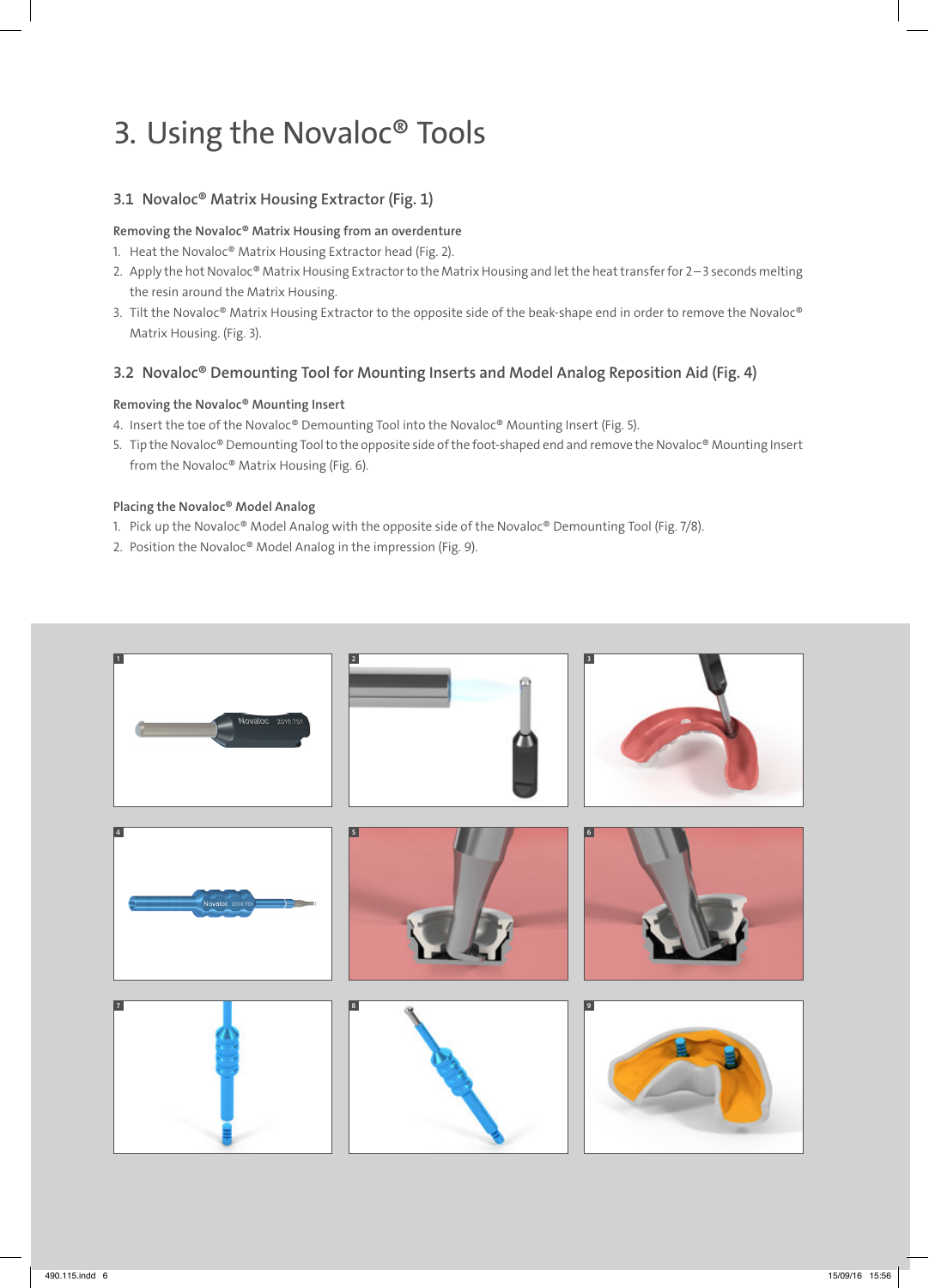#### 3.3 Novaloc® Mounting and Demounting Tool for Retention Inserts (Fig. 11)

#### Mounting the Novaloc® Retention Insert

- 1. Pick up the Novaloc® Retention Insert with the gripper end of the Novaloc® Mounting and Demounting Tool. The Novaloc® Retention Insert will lock on to the tool (Fig. 12).
- 2. Place the Novaloc® Retention Insert into the Novaloc® Matrix Housing (Fig. 13). The Novaloc® Retention Insert "clicks" into position (Fig. 14).

#### Demounting the Novaloc® Retention Insert

- 1. Apply the plunger end of the Novaloc® Mounting and Demounting Tool to the Novaloc® Retention Insert and engage with light pressure (Fig. 15/16).
- 2. Remove the Novaloc® Retention Insert from the Novaloc® Matrix Housing using a slight rotational movement (Fig. 17).
- 3. Use the special indentation in the handle of the Novaloc® Matrix Housing Extractor (Fig. 1) to remove the Novaloc® Retention Insert from the Novaloc® Mounting and Demounting Tool with a tilting movement (Fig. 18/19).

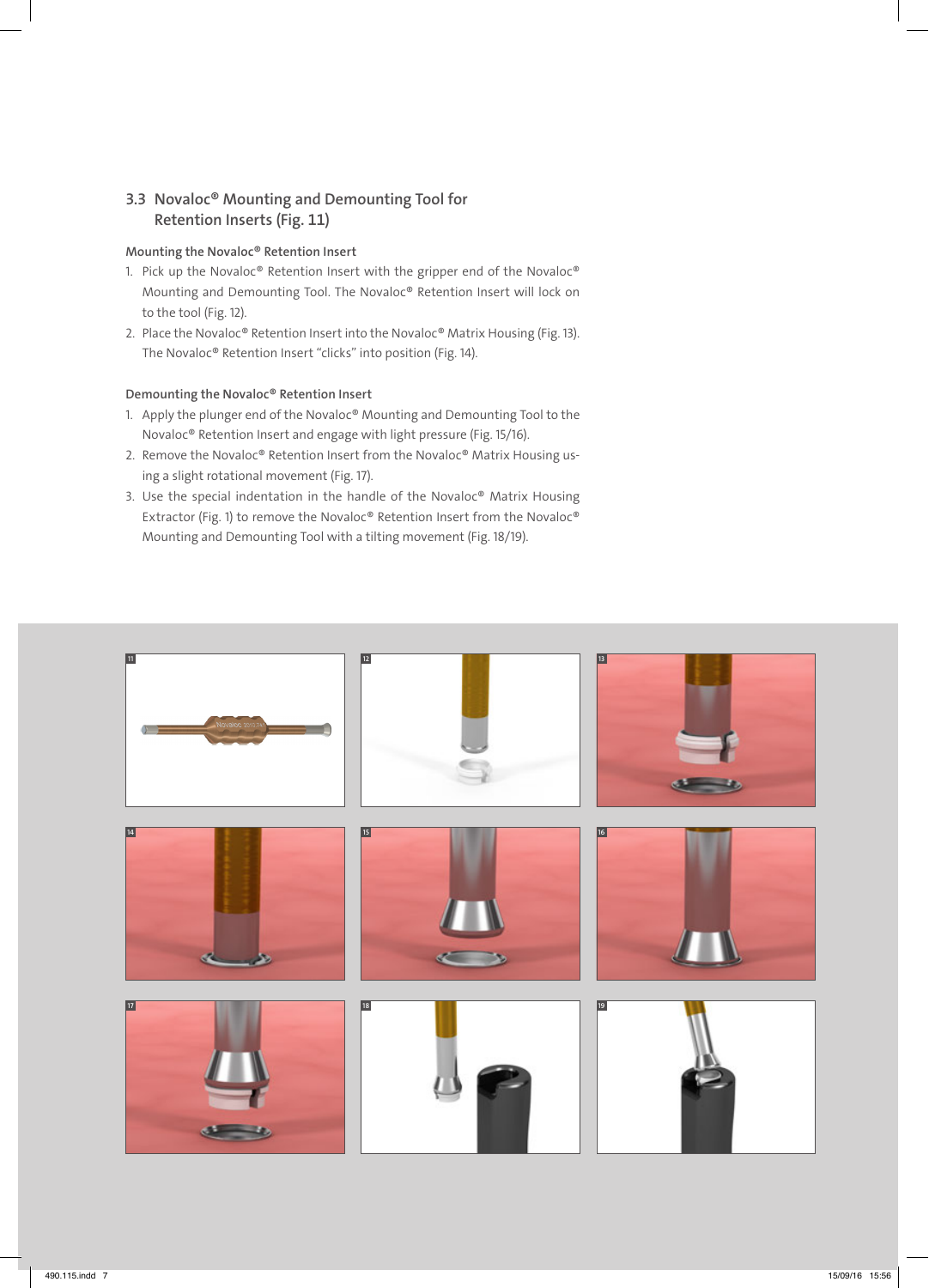## 4. Special featured Novaloc® Components



*white, light approx. 750g*

#### *Retention insert color Retention red, extra light approx. 300g*

- *green, strong approx. 1650g*
- *yellow, medium approx. 1200g blue, extra-strong approx. 2100g*
- *black, ultra-strong approx. 2550g*

#### Novaloc® Retention Inserts

The Novaloc® matrix system allows for a prosthetic insertion of up to +/-20° divergence, meaning 40° between two Novaloc® Abutments.

#### Note:

It is recommended to use the light retention force first (white). In case it feels too loose for the patient, exchange with inserts with a higher retention force.





#### Novaloc® Mounting Collar

The Mounting Collar blocks out the area surrounding the abutment, preventing that resin or a bonding agent flows into the Matrix Housing and imbedding the abutment.

#### Novaloc® Matrix Housing, PEEK

The neutral-colored PEEK Matrix Housing is used for extremely labial or buccal implant positions preventing grey irritation coming from a titanium Matrix Housing.



#### Novaloc® Matrix Housing with attachment option

This Matrix Housing offers an extended attachment option. It is used for low-lying abutment heights or in situations requiring more retention. The attachment may be shortened according the required height.



#### Novaloc® Mounting Insert

The Novaloc® Mounting Insert protects the interior of the Novaloc® Matrix Housing and keeps it in place during processing. Furthermore, it also prevents any resin or bonding agents of entering into the Novaloc® Matrix Housing during fixation.



#### Novaloc® Processing Spacer

The Novaloc® Processing Spacer is a placeholder for the Novaloc® Matrix Housing. It is used for the model-cast, cast metal-reinforced denture or if the Novaloc® Matrix Housing shall be polymerized into the overdenture chair-side.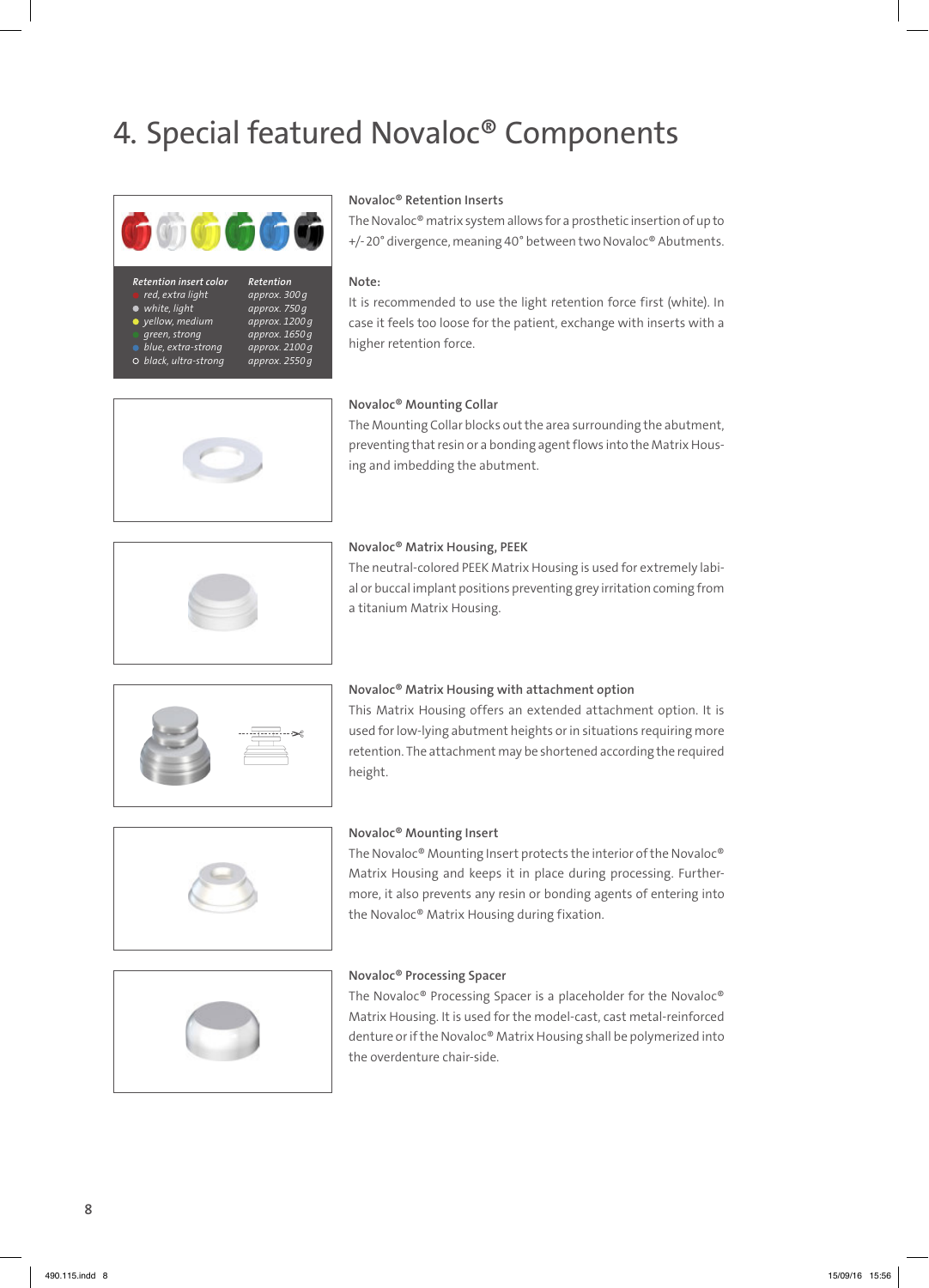## 5. Product reference list

#### Straumann® Novaloc® Abutment, straight, 0°\*

| Art. No. | Description               | Abutment height | <b>Material</b>    |
|----------|---------------------------|-----------------|--------------------|
| 048.812  | RN Novaloc® Abutment, 0°  | 1mm             | Titanium Gr 5/ADLC |
| 048.813  | RN Novaloc® Abutment, 0°  | 2mm             | Titanium Gr 5/ADLC |
| 048.814  | RN Novaloc® Abutment, 0°  | 3 mm            | Titanium Gr 5/ADLC |
| 048.815  | RN Novaloc® Abutment, 0°  | 4mm             | Titanium Gr 5/ADLC |
| 048.816  | RN Novaloc® Abutment, 0°  | 5 mm            | Titanium Gr 5/ADLC |
| 048.817  | RN Novaloc® Abutment, 0°  | 6 <sub>mm</sub> | Titanium Gr 5/ADLC |
| 048.818  | WN Novaloc® Abutment, 0°  | 1mm             | Titanium Gr 5/ADLC |
| 048.819  | WN Novaloc® Abutment, 0°  | 2mm             | Titanium Gr 5/ADLC |
| 048.820  | WN Novaloc® Abutment, 0°  | 3 mm            | Titanium Gr 5/ADLC |
| 048.821  | WN Novaloc® Abutment, 0°  | 4 mm            | Titanium Gr 5/ADLC |
| 048.822  | WN Novaloc® Abutment, 0°  | 5 mm            | Titanium Gr 5/ADLC |
| 048.823  | WN Novaloc® Abutment, 0°  | 6 <sub>mm</sub> | Titanium Gr 5/ADLC |
| 048.806  | NNC Novaloc® Abutment, 0° | 1mm             | Titanium Gr 5/ADLC |
| 048.807  | NNC Novaloc® Abutment, 0° | 2mm             | Titanium Gr 5/ADLC |
| 048.808  | NNC Novaloc® Abutment, 0° | 3 mm            | Titanium Gr 5/ADLC |
| 048.809  | NNC Novaloc® Abutment, 0° | 4 mm            | Titanium Gr 5/ADLC |
| 048.810  | NNC Novaloc® Abutment, 0° | 5 mm            | Titanium Gr 5/ADLC |
| 048.811  | NNC Novaloc® Abutment, 0° | 6 <sub>mm</sub> | Titanium Gr 5/ADLC |
| 022.0046 | NC Novaloc® Abutment, 0°  | 1mm             | Titanium Gr 5/ADLC |
| 022.0047 | NC Novaloc® Abutment, 0°  | 2mm             | Titanium Gr 5/ADLC |
| 022.0048 | NC Novaloc® Abutment, 0°  | 3 mm            | Titanium Gr 5/ADLC |
| 022.0049 | NC Novaloc® Abutment, 0°  | 4 mm            | Titanium Gr 5/ADLC |
| 022.0050 | NC Novaloc® Abutment, 0°  | 5 mm            | Titanium Gr 5/ADLC |
| 022.0051 | NC Novaloc® Abutment, 0°  | 6 <sub>mm</sub> | Titanium Gr 5/ADLC |
| 022.0052 | RC Novaloc® Abutment, 0°  | 1mm             | Titanium Gr 5/ADLC |
| 022.0053 | RC Novaloc® Abutment, 0°  | 2mm             | Titanium Gr 5/ADLC |
| 022.0054 | RC Novaloc® Abutment, 0°  | 3 mm            | Titanium Gr 5/ADLC |
| 022.0055 | RC Novaloc® Abutment, 0°  | 4mm             | Titanium Gr 5/ADLC |
| 022.0056 | RC Novaloc® Abutment, 0°  | 5 mm            | Titanium Gr 5/ADLC |
| 022.0057 | RC Novaloc® Abutment, 0°  | 6 mm            | Titanium Gr 5/ADLC |

ADLC = Amorphous Diamond-Like Carbon

\* Manufacturer Institut Straumann AG Peter Merian-Weg 12, 4002 Basel Switzerland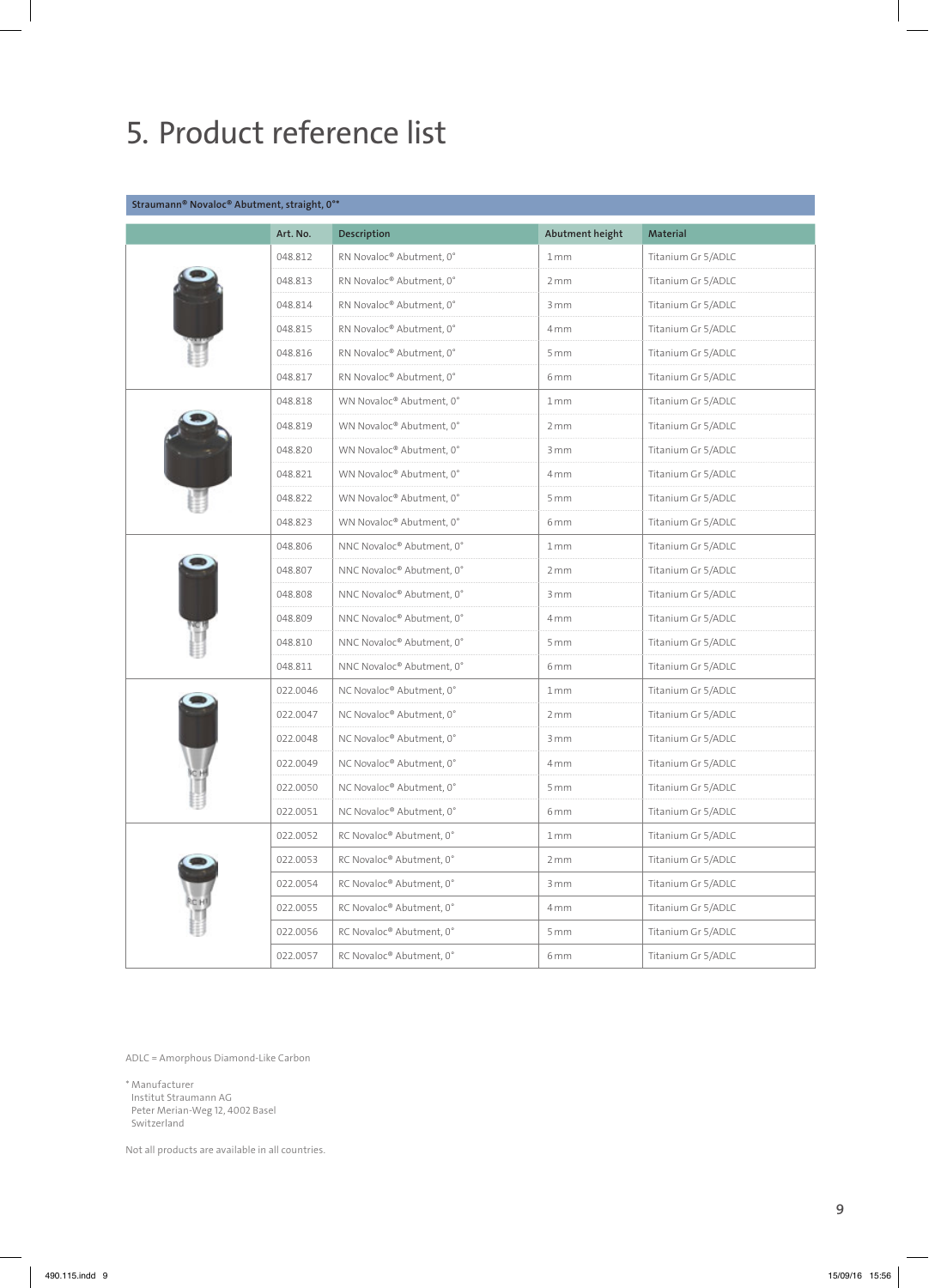| Straumann® Novaloc® Abutment, angled, 15°* |          |                           |                 |                    |  |
|--------------------------------------------|----------|---------------------------|-----------------|--------------------|--|
|                                            | Art. No. | <b>Description</b>        | Abutment height | <b>Material</b>    |  |
|                                            | 048.832  | RN Novaloc® Abutment, 15° | 2mm             | Titanium Gr 5/ADLC |  |
|                                            | 048.833  | RN Novaloc® Abutment, 15° | 3mm             | Titanium Gr 5/ADLC |  |
|                                            | 048.834  | RN Novaloc® Abutment, 15° | 4 <sub>mm</sub> | Titanium Gr 5/ADLC |  |
|                                            | 048.835  | RN Novaloc® Abutment, 15° | 5mm             | Titanium Gr 5/ADLC |  |
|                                            | 048.836  | RN Novaloc® Abutment, 15° | 6 <sub>mm</sub> | Titanium Gr 5/ADLC |  |
|                                            | 048.837  | WN Novaloc® Abutment, 15° | 2mm             | Titanium Gr 5/ADLC |  |
|                                            | 048.838  | WN Novaloc® Abutment, 15° | 3mm             | Titanium Gr 5/ADLC |  |
|                                            | 048.839  | WN Novaloc® Abutment, 15° | 4 <sub>mm</sub> | Titanium Gr 5/ADLC |  |
|                                            | 048.840  | WN Novaloc® Abutment, 15° | 5mm             | Titanium Gr 5/ADLC |  |
|                                            | 048.841  | WN Novaloc® Abutment, 15° | 6 <sub>mm</sub> | Titanium Gr 5/ADLC |  |

#### Straumann® Novaloc® Abutment, angled, 15° | Type A\*

| Art. No. | <b>Description</b>         | Abutment height | Material           |
|----------|----------------------------|-----------------|--------------------|
| 048.842  | NNC Novaloc® Abutment, 15° | 2mm             | Titanium Gr 5/ADLC |
| 048.843  | NNC Novaloc® Abutment, 15° | 3mm             | Titanium Gr 5/ADLC |
| 048.844  | NNC Novaloc® Abutment, 15° | 4 <sub>mm</sub> | Titanium Gr 5/ADLC |
| 048.845  | NNC Novaloc® Abutment, 15° | 5mm             | Titanium Gr 5/ADLC |
| 048.846  | NNC Novaloc® Abutment, 15° | 6 <sub>mm</sub> | Titanium Gr 5/ADLC |
| 022.0062 | NC Novaloc® Abutment, 15°  | 2mm             | Titanium Gr 5/ADLC |
| 022.0063 | NC Novaloc® Abutment, 15°  | 3mm             | Titanium Gr 5/ADLC |
| 022.0064 | NC Novaloc® Abutment, 15°  | 4 <sub>mm</sub> | Titanium Gr 5/ADLC |
| 022.0065 | NC Novaloc® Abutment, 15°  | 5mm             | Titanium Gr 5/ADLC |
| 022.0066 | NC Novaloc® Abutment, 15°  | 6 <sub>mm</sub> | Titanium Gr 5/ADLC |
| 022.0067 | RC Novaloc® Abutment, 15°  | 2mm             | Titanium Gr 5/ADLC |
| 022.0068 | RC Novaloc® Abutment, 15°  | 3mm             | Titanium Gr 5/ADLC |
| 022.0069 | RC Novaloc® Abutment, 15°  | 4 <sub>mm</sub> | Titanium Gr 5/ADLC |
| 022.0070 | RC Novaloc® Abutment, 15°  | 5mm             | Titanium Gr 5/ADLC |
| 022.0071 | RC Novaloc® Abutment, 15°  | 6 <sub>mm</sub> | Titanium Gr 5/ADLC |

ADLC = Amorphous Diamond-Like Carbon

\* Manufacturer Institut Straumann AG Peter Merian-Weg 12, 4002 Basel Switzerland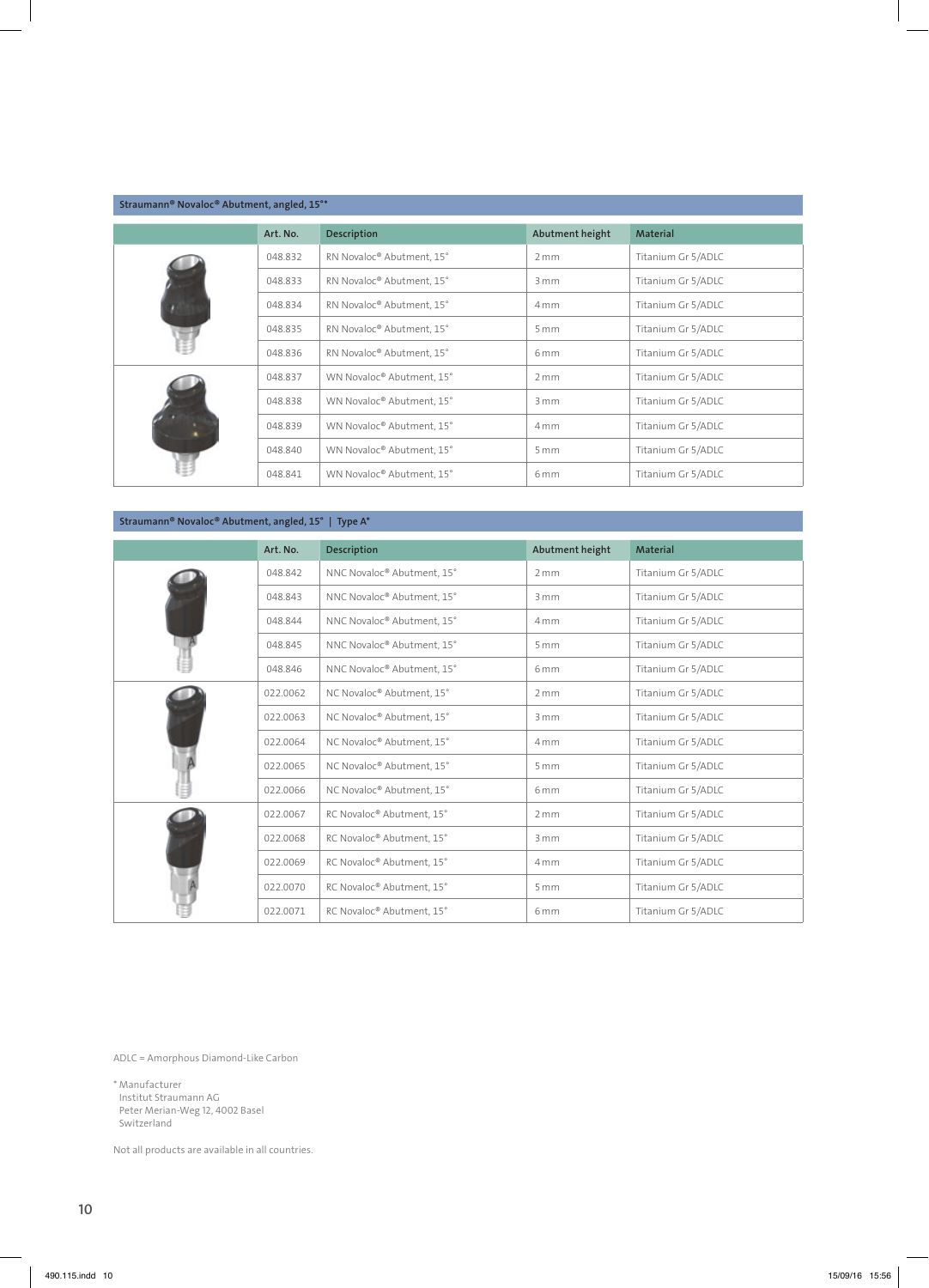| Straumann® Novaloc® Abutment, angled, 15°   Type B <sup>*</sup> |          |                            |                 |                    |  |
|-----------------------------------------------------------------|----------|----------------------------|-----------------|--------------------|--|
|                                                                 | Art. No. | <b>Description</b>         | Abutment height | <b>Material</b>    |  |
|                                                                 | 048.847  | NNC Novaloc® Abutment, 15° | 2mm             | Titanium Gr 5/ADLC |  |
|                                                                 | 048.848  | NNC Novaloc® Abutment, 15° | 3mm             | Titanium Gr 5/ADLC |  |
|                                                                 | 048.849  | NNC Novaloc® Abutment, 15° | 4 <sub>mm</sub> | Titanium Gr 5/ADLC |  |
|                                                                 | 048.850  | NNC Novaloc® Abutment, 15° | 5mm             | Titanium Gr 5/ADLC |  |
|                                                                 | 048.851  | NNC Novaloc® Abutment, 15° | 6 <sub>mm</sub> | Titanium Gr 5/ADLC |  |
|                                                                 | 022.0072 | NC Novaloc® Abutment, 15°  | 2mm             | Titanium Gr 5/ADLC |  |
|                                                                 | 022.0073 | NC Novaloc® Abutment, 15°  | 3mm             | Titanium Gr 5/ADLC |  |
|                                                                 | 022.0074 | NC Novaloc® Abutment, 15°  | 4 <sub>mm</sub> | Titanium Gr 5/ADLC |  |
|                                                                 | 022.0075 | NC Novaloc® Abutment, 15°  | 5mm             | Titanium Gr 5/ADLC |  |
|                                                                 | 022.0076 | NC Novaloc® Abutment, 15°  | 6 <sub>mm</sub> | Titanium Gr 5/ADLC |  |
|                                                                 | 022.0077 | RC Novaloc® Abutment, 15°  | 2mm             | Titanium Gr 5/ADLC |  |
|                                                                 | 022.0078 | RC Novaloc® Abutment, 15°  | 3mm             | Titanium Gr 5/ADLC |  |
|                                                                 | 022.0079 | RC Novaloc® Abutment, 15°  | 4 <sub>mm</sub> | Titanium Gr 5/ADLC |  |
|                                                                 | 022.0080 | RC Novaloc® Abutment, 15°  | 5mm             | Titanium Gr 5/ADLC |  |
|                                                                 | 022.0081 | RC Novaloc® Abutment, 15°  | 6 <sub>mm</sub> | Titanium Gr 5/ADLC |  |

| Straumann® Novaloc® Bar Abutment |           |                                   |                 |                    |  |  |
|----------------------------------|-----------|-----------------------------------|-----------------|--------------------|--|--|
|                                  | Art. No.  | Description                       | Abutment height | <b>Material</b>    |  |  |
| <b>GSP</b>                       | 048.857V2 | Novaloc <sup>®</sup> Bar Abutment | N/A             | Titanium Gr 5/ADLC |  |  |

ADLC = Amorphous Diamond-Like Carbon

\* Manufacturer Institut Straumann AG Peter Merian-Weg 12, 4002 Basel Switzerland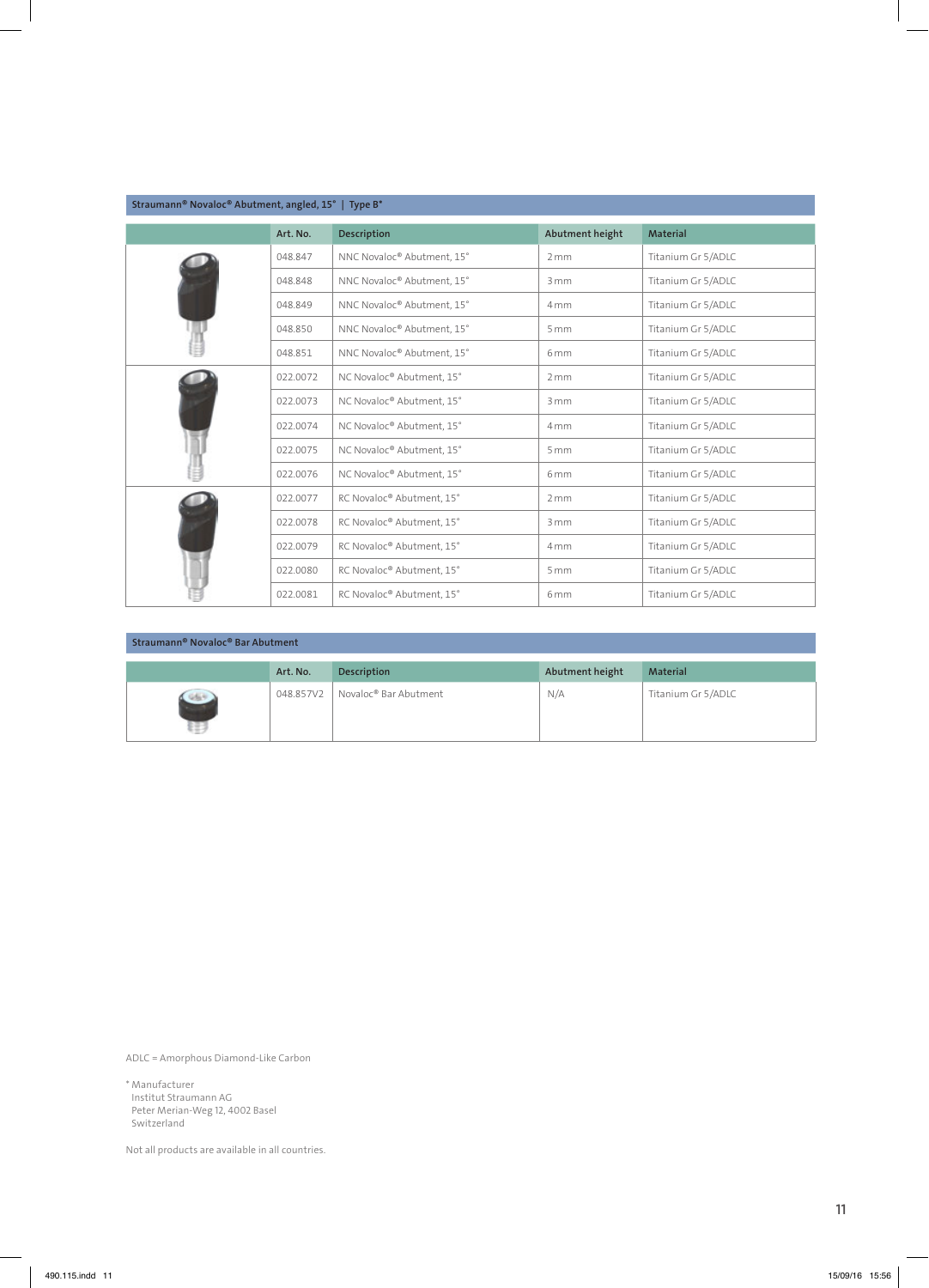| Straumann® Novaloc® Plan Abutments, straight, 0° |              |                                           |                                                            |  |  |  |
|--------------------------------------------------|--------------|-------------------------------------------|------------------------------------------------------------|--|--|--|
|                                                  | Art. No.     | <b>Description</b>                        | Compatility to Novaloc® Abtuments                          |  |  |  |
|                                                  | 048.280V4*   | RN Novaloc® Plan Abutment, H 1-6 mm, POM  | 048.812, 048.813, 048.814, 048.815, 048.816, 048.817       |  |  |  |
|                                                  | 048.852V4*   | WN Novaloc® Plan Abutment, H 1-6 mm, POM  | 048.818, 048.819, 048.820, 048.821, 048.822, 048.823       |  |  |  |
|                                                  | 048.951V4*   | NNC Novaloc® Plan Abutment, H 1-6 mm, POM | 048.806.048.807.048.808.048.809.048.810.048.811            |  |  |  |
|                                                  | 025.2646-04* | NC Novaloc® Plan Abutment, H 1-6 mm, POM  | 022.0046, 022.0047, 022.0048, 022.0049, 022.0050           |  |  |  |
|                                                  | 025.4646-04* | RC Novaloc® Plan Abutment, H 1-6 mm, POM  | 022.0052, 022.0053, 022.0054, 022.0055, 022.0056, 022.0057 |  |  |  |

#### Straumann® Novaloc® Plan Abutments, angled, 15°

| Art. No.  | <b>Description</b>                                                 | Compatility to Novaloc <sup>®</sup> Abtuments |
|-----------|--------------------------------------------------------------------|-----------------------------------------------|
| 048.853V4 | RN Novaloc <sup>®</sup> Plan Abutment, angled 15°,<br>H 2-6mm, POM | 048.832, 048.833, 048.834, 048.835, 048.836   |
| 048.854V4 | WN Novaloc® Plan Abutment, angled 15°,<br>H <sub>2</sub> -6mm, POM | 048.837, 048.838, 048.839, 048.840, 048.841   |

#### Straumann® Novaloc® Plan Abutments, angled, 15°, Type A

| Art. No.   | <b>Description</b>                                                          | Compatility to Novaloc <sup>®</sup> Abtuments    |
|------------|-----------------------------------------------------------------------------|--------------------------------------------------|
| 048.855V4  | NNC Novaloc <sup>®</sup> Plan Abutment, angled 15°,<br>H 2-6mm, type A, POM | 048.842, 048.843, 048.844, 048.845, 048.846      |
| 025.0046V4 | NC Novaloc® Plan Abutment, angled 15°,<br>H 2-6mm, type A, POM              | 022.0062, 022.0063, 022.0064, 022.0065, 022.0066 |
| 025.0045V4 | RC Novaloc® Plan Abutment, angled 15°,<br>H 2-6mm, type A, POM              | 022.0067, 022.0068, 022.0069, 022.0070, 022.0071 |

#### Straumann® Novaloc® Plan Abutments, angled, 15°, Type B

| Art. No.   | <b>Description</b>                                              | Compatility to Novaloc <sup>®</sup> Abtuments    |
|------------|-----------------------------------------------------------------|--------------------------------------------------|
| 048.856V4  | NNC Novaloc® Plan Abutment, angled 15°,<br>H 2-6mm, type B, POM | 048.847, 048.848, 048.849, 048.850, 048.851      |
| 025.0048V4 | NC Novaloc® Plan Abutment, angled 15°,<br>H 2-6mm, type B, POM  | 022.0072, 022.0073, 022.0074, 022.0075, 022.0076 |
| 025.0047V4 | RC Novaloc® Plan Abutment, angled 15°,<br>H 2-6mm, type B, POM  | 022.0077, 022.0078, 022.0079, 022.0080, 022.0081 |

\*compatible to LOCATOR®

ADLC = Amorphous Diamond-Like Carbon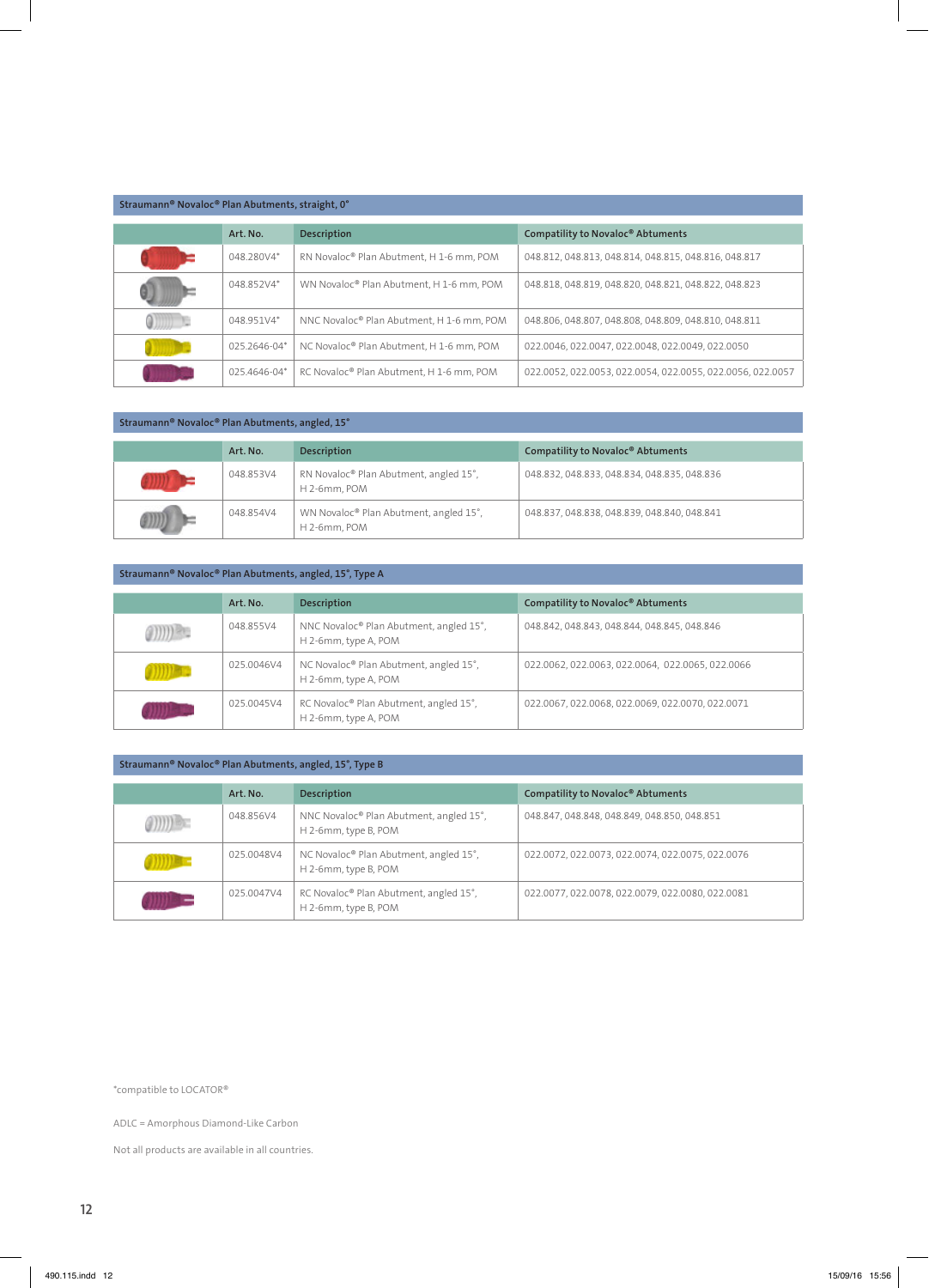| <b>Retention Inserts*</b> |              |                                                               |          |                                |          |
|---------------------------|--------------|---------------------------------------------------------------|----------|--------------------------------|----------|
|                           | Art. No.     | Description                                                   | Material | Retention                      | Quantity |
|                           | 2010.601-STM | Processing Package titanium                                   |          |                                |          |
|                           |              | <b>Titanium Matrix Housing</b><br>(including Mounting Insert) |          |                                | 2 pcs    |
|                           |              | Retention Insert, white, light                                |          |                                | 2 pcs    |
|                           |              | Retention Insert, yellow, medium                              |          |                                | 2 pcs    |
|                           |              | Retention Insert, green, strong                               |          |                                | 2 pcs    |
|                           |              | Mounting Collar, silicone                                     |          |                                | 2 pcs    |
|                           | 2010.611-STM | Processing Package PEEK                                       |          |                                |          |
|                           |              | PEEK Matrix Housing<br>(including Mounting Insert)            |          |                                | 2 pcs    |
|                           |              | Retention Insert, white, light                                |          |                                | 2 pcs    |
|                           |              | Retention Insert, yellow, medium                              |          |                                | 2 pcs    |
|                           |              | Retention Insert, green, strong                               |          |                                | 2 pcs    |
|                           |              | Mounting Collar, silicone                                     |          |                                | 2 pcs    |
|                           | 2010.710-STM | Novaloc® Retention Insert, red                                | PEEK     | Extra-light, approx. 300g      | 4 pcs    |
|                           | 2010.711-STM | Novaloc® Retention Insert, white                              | PEEK     | Light, approx. 750g            | 4 pcs    |
|                           | 2010.712-STM | Novaloc® Retention Insert, yellow                             | PEEK     | Medium, approx. 1200g          | 4 pcs    |
|                           | 2010.713-STM | Novaloc® Retention Insert, green                              | PEEK     | Strong, approx. 1650g          | 4 pcs    |
|                           | 2010.714-STM | Novaloc® Retention Insert, blue                               | PEEK     | Extra-strong, approx.<br>2100g | 4 pcs    |
|                           | 2010.715-STM | Novaloc® Retention Insert, black                              | PEEK     | Ultra-strong, approx.<br>2550g | 4 pcs    |

CE 0473

\* Manufacturer

Valoc AG Bahnhofsstrasse 64, 4313 Möhlin Switzerland

\* Distributor Institut Straumann AG Peter Merian-Weg 12, 4002 Basel Switzerland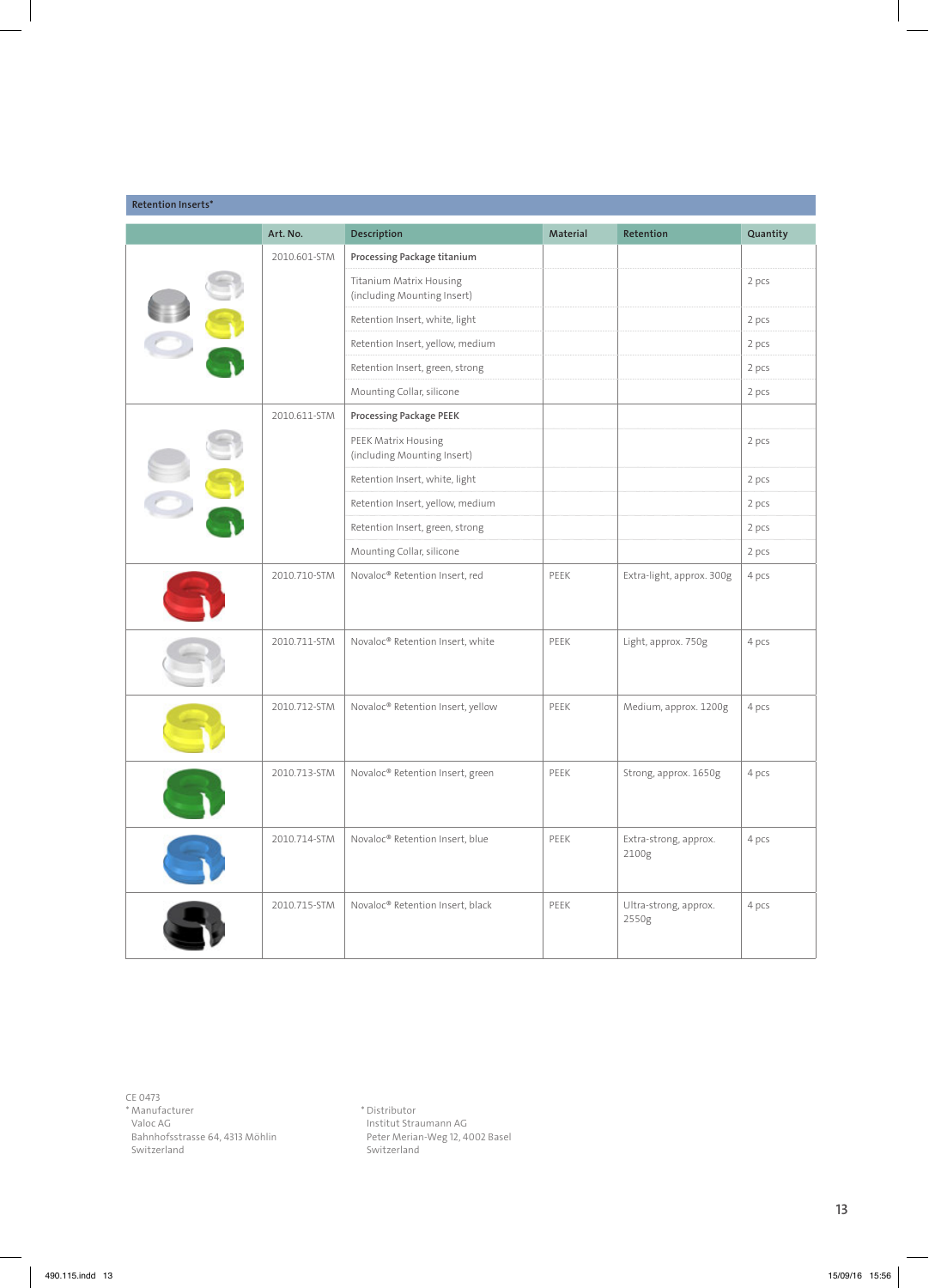| Auxiliaries*    |              |                                                                               |                 |          |  |
|-----------------|--------------|-------------------------------------------------------------------------------|-----------------|----------|--|
|                 | Art. No.     | Description                                                                   | Material        | Quantity |  |
|                 | 2010.101-STM | Equipment Box, incl. 3 tools                                                  |                 | 1 pcs    |  |
|                 |              | Demounting Tool for Mounting Insert and Model Analog<br>Reposition Aid (blue) |                 |          |  |
|                 |              | Mounting and Demounting Tool for Retention Inserts (brown)                    |                 |          |  |
|                 |              | Matrix Housing Extractor (gray)                                               |                 |          |  |
|                 | 2010.731-STM | Demounting Tool for Mounting Inserts an Model Analog<br>Reposition Aid (blue) | Aluminum/steel  | 1 pcs    |  |
|                 | 2010.741-STM | Mounting and Demounting Tool for Retention Inserts (brown)                    | Aluminum/steel  | 1 pcs    |  |
|                 | 2010.751-STM | Matrix Housing Extractor (gray)                                               | Aluminum/steel  | 1 pcs    |  |
| Ø5.5            | 2010.701-STM | Matrix Housing, titanium (including Mounting Insert)                          | Titanium / PEEK | 4 pcs    |  |
| $\emptyset$ 5.5 | 2010.702-STM | Matrix Housing, PEEK (including Mounting Insert)                              | PEEK            | 4 pcs    |  |
|                 | 2010.703-STM | Matrix Housing with attachment option<br>(including Mounting Insert)          | Titanium / PEEK | 4 pcs    |  |
|                 | 2010.721-STM | Model Analog Ø 4, blue                                                        | Aluminum        | 4 pcs    |  |
| Ø 5.9           | 2010.722-STM | Forming/Fixing Matrix, red                                                    | PEEK            | 4 pcs    |  |
|                 | 2010.723-STM | Processing Spacer, white                                                      | POM             | 4 pcs    |  |
|                 | 2010.724-STM | Mounting Collar                                                               | Silicone        | 10 pcs   |  |
|                 | 2010.725-STM | Mounting Insert                                                               | PEEK            | 4 pcs    |  |

CE 0473

\* Manufacturer

Valoc AG Bahnhofsstrasse 64, 4313 Möhlin Switzerland

\* Distributor Institut Straumann AG Peter Merian-Weg 12, 4002 Basel Switzerland